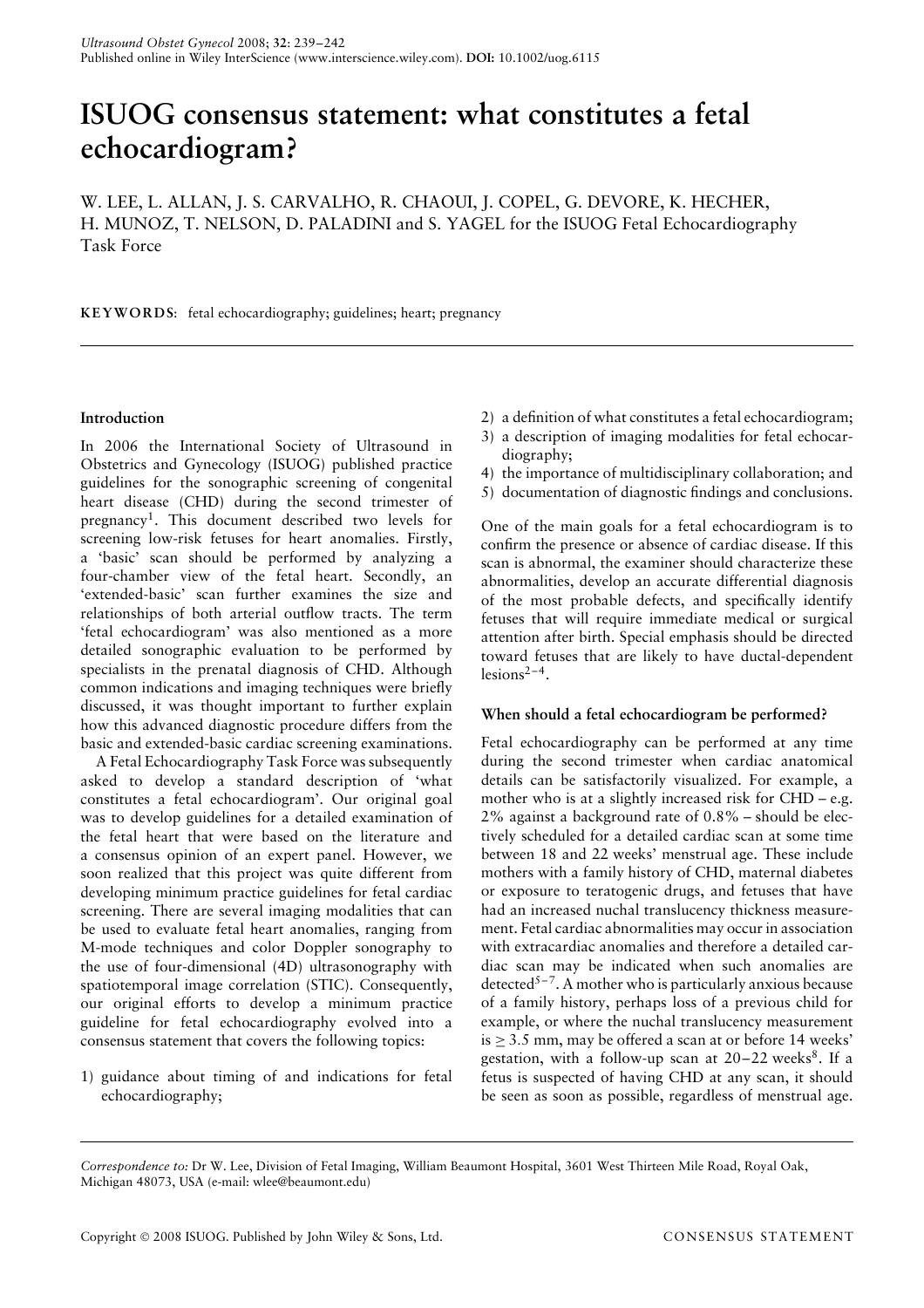Others have suggested using a fetal echocardiogram as a component of the genetic sonogram, to evaluate fetuses at risk for chromosome abnormalities<sup>9,10</sup>.

#### **Who should be referred for fetal echocardiography?**

The detection rate of structural heart anomalies will be higher with fetal echocardiography than with screening examinations. Women with recognized increased risks for fetal cardiac anomalies should be offered a more detailed scan. Risk factors for fetal cardiac anomalies can be categorized as fetal or maternal in origin. Some of the more common indications for fetal echocardiography are summarized in Table 1. Acquired cardiac lesions that become apparent later in life, even those of genetic origin such as Marfan's syndrome and hypertrophic subaortic stenosis, are not generally detectable by prenatal ultrasonography.

## **What constitutes a fetal echocardiogram during the second trimester of pregnancy?**

Many experienced healthcare professionals, whether they are midwives, sonographers, obstetricians, perinatologists or radiologists, can evaluate the fetal heart with a high degree of diagnostic accuracy during an obstetric ultrasound evaluation. The echocardiogram can be individualized, depending on the nature of the suspected cardiac lesion. As a minimum, it involves a thorough examination of the four-chamber view, both arterial outflow tracts, three vessels and trachea view, and an assessment of pulmonary venous return<sup>11-14</sup>. The examiner should confirm anatomical relationships and functional flow characteristics through a systematic analysis of the following areas:

**Table 1** Common indications for fetal echocardiography

| Maternal indications                                                                                                                                                                                                                                                                                                                                                                                                      | Fetal indications                                                                                                                                                                                                                                                                               |
|---------------------------------------------------------------------------------------------------------------------------------------------------------------------------------------------------------------------------------------------------------------------------------------------------------------------------------------------------------------------------------------------------------------------------|-------------------------------------------------------------------------------------------------------------------------------------------------------------------------------------------------------------------------------------------------------------------------------------------------|
| First-degree relative of proband<br>(mother or father) with CHD<br>Prior child with CHD born to<br>mother and/or father<br>Pre-existing metabolic disease<br>Type 1 diabetes<br>Phenylketonuria<br>Infections<br>Parvovirus B19<br>Rubella<br>Coxsackie<br>Autoimmune antibodies<br>Anti-Ro (SSA)<br>Anti-La (SSB)<br>Teratogen exposure<br>Retinoids<br>Phenytoin<br>Carbamazepine<br>Lithium carbonate<br>Valproic acid | Increased nuchal<br>translucency thickness<br>Abnormal ductus venosus<br>waveform<br>Abnormal fetal cardiac<br>screening exam<br>Major extracardiac<br>abnormality<br>Abnormal fetal karyotype<br>Hydrops<br>Effusion<br>Fetal cardiac dysrhythmias<br>Persistent bradycardia or<br>tachycardia |
| Paroxetine                                                                                                                                                                                                                                                                                                                                                                                                                |                                                                                                                                                                                                                                                                                                 |

CHD, congenital heart disease.

- cardiac axis and situs
- ventricular morphology
- pericardial effusions
- venous-atrial, atrioventricular and ventriculoarterial connections of the heart
- size and relationships of the left and right ventricular outflow tracts
- ductal and aortic arches
- interventricular septum
- atrial septum, atrial chamber size, and foramen ovale
- atrioventricular and semilunar valves
- flow across each heart connection, as seen with Doppler flow mapping.

These anatomical features are usually evaluated using transverse views, although sagittal scanning planes are also used as necessary. However, the specific views are less important as long as the relevant cardiac structures are being satisfactorily visualized. Color Doppler ultrasonography is an important component of the fetal echocardiogram. Although spectral Doppler ultrasonography is not essential, it can be used to further characterize the nature and severity of suspected flow disturbances<sup>15,16</sup>. Continuous-wave Doppler sonography is sometimes necessary to quantify very high velocity flow across stenotic or incompetent valves. Occasionally, advanced techniques may be required to evaluate fetal cardiac function using measurements of ventricular ejection fraction, stroke volume, cardiac output, mechanical PR intervals, Tei indices, and ventricular strain parameters $17-20$ . Volume sonography allows a supplemental approach for analyzing complex cardiac lesions and may also provide important benefits for telemedicine, educational and research applications<sup>21-24</sup>.

Although two-dimensional (2D) measurements of cardiac chambers or vessels are not always required for fetal echocardiography, they may help to interpret findings when compared against expected values. Quantitative measurements can be used to objectively interpret the severity of some cardiac lesions and as a basis for comparison over time. Measurements can be especially helpful where several different examiners are obtaining cardiac biometry throughout pregnancy. Standardized techniques must be used to maintain appropriate quality control. Some investigators have proposed the use of *Z*-scores to improve the interpretation of cardiac measurements $25-27$ .

## **What type of imaging techniques are used for fetal echocardiography?**

Suspected anomalies can be evaluated using several imaging modalities, although the examination can be individualized for specific cardiac anomalies (Table 2). Real-time gray-scale sonography and complementary Doppler ultrasound techniques (e.g. spectral and color) are often applied. M-mode echocardiography and Doppler ultrasonography are also important tools for the analysis of fetal cardiac dysrhythmias. Additional results, from three-dimensional (3D) and 4D ultrasonography,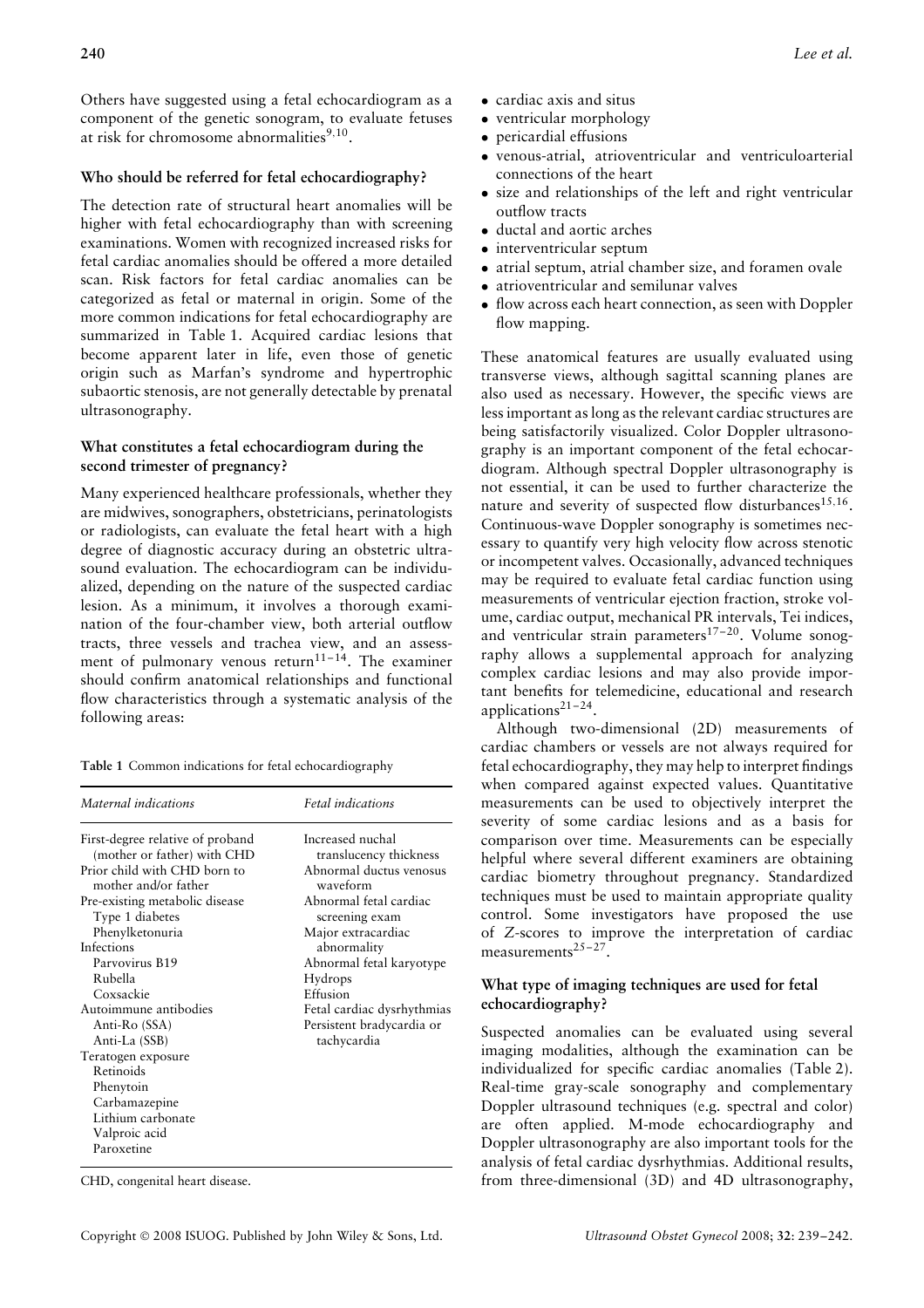may further increase diagnostic confidence for the accurate characterization of some complex lesions.

The examiner must be completely familiar with the potential impact of technical factors for acquiring the best diagnostic heart images within the constraints of acceptable thermal and mechanical safety indices. Ultrasound signal gain, image magnification, compound imaging, and harmonic imaging should be optimized. Other important factors should also be considered, including menstrual age, maternal body habitus, fetal movement and position, and ultrasound transducer frequency. It may be necessary to wait until an optimal fetal position is obtained or even to reschedule the patient to be scanned on another day.

An accurate prenatal diagnosis is extremely important for healthcare professionals who will be counseling parents about the nature, severity, clinical management and prognosis of their unborn child. Some aspects of how to obtain information concerning the entire fetus may be well beyond the scope of a pediatric cardiologist working in isolation from the obstetric imaging specialist. The interpretation of some cardiac abnormalities can be challenging, and minor differences can substantially alter the surgical approach and clinical prognosis. For example, abnormal mitral valve attachments can preclude the switch operation for transposition of the great arteries, a remote or small VSD in a double-outlet right ventricle can only be treated by a one ventricle repair, or a restrictive atrial septum can change the immediate postnatal management and prognosis in fetuses with hypoplastic left heart syndrome. It should also be recognized that some cardiac lesions will evolve over time and may not be apparent until later in pregnancy<sup>28</sup>.

Any cardiac abnormality must be interpreted in the context of the entire fetus and there should be a careful search for possible associations with extracardiac abnormalities. The clinical significance of fetal cardiac

**Table 2** General recommendations for fetal echocardiography

disease can be quite different from what is found in a pediatric population. For example, prenatal recognition of trisomy 18 in a fetus with an inlet ventricular septal defect may dramatically alter management of the pregnancy or child after delivery. The rarity of individuals with both cardiac and extracardiac diagnostic skills supports the need for close teamwork to provide the most precise fetal prognosis. Only an accurate differential diagnosis will lead to appropriate prenatal counseling. For these reasons, we recommend multidisciplinary counseling for parents who expect to deliver an infant with heart disease.

This may include collaboration between specialists in pediatric cardiology, maternal fetal medicine, fetal imaging, neonatology, genetics, cardiothoracic surgery, social work and psychology.

## **How should fetal echocardiogram results be documented?**

There is currently no universal legal requirement to document, record and archive a fetal echocardiogram. Both stored images and a report to the managing/referring clinician are highly recommended and are mandatory in some jurisdictions. However, we suggest that those providing fetal echocardiography should have the facilities for recording still and moving images of the heart, and these should be available for future reference. Another alternative is to store volume data sets using 3D and 4D ultrasonography.

## **Acknowledgments**

This consensus statement was developed under the auspices of the ISUOG Clinical Standards Committee. Chair: Dr W. Lee, Division of Fetal Imaging, William Beaumont Hospital, Royal Oak, Michigan, USA.

Appreciation is particularly extended to specialty consultants on the Fetal Echocardiography Task Force

| Echocardiographic component                             | Recommendation                 |
|---------------------------------------------------------|--------------------------------|
| Structure                                               |                                |
| Laterality, situs, cardiac connections, other anomalies | Mandatory                      |
| Biometry                                                |                                |
| Normal heart                                            | Optional                       |
| Abnormal heart                                          | Desirable depending on anomaly |
| Cardiac rhythm (M-mode or spectral Doppler)             |                                |
| Normal rhythm on two-dimensional ultrasonography        | Optional                       |
| Abnormal rhythm on two-dimensional ultrasonography      | Mandatory                      |
| Cardiac function (e.g. M-mode or Doppler)               |                                |
| Normal function on two-dimensional ultrasonography      | Optional                       |
| Abnormal function on two-dimensional ultrasonography    | Desirable depending on anomaly |
| Color Doppler ultrasonography                           | Mandatory                      |
| Power Doppler ultrasonography                           | Optional                       |
| Spectral Doppler ultrasonography                        |                                |
| Normal cardiac anatomy                                  | Optional                       |
| Abnormal cardiac anatomy                                | Desirable depending on anomaly |
| Continuous-wave Doppler ultrasonography                 | Optional                       |
| Tissue Doppler ultrasonography                          | Optional                       |
| Three- and four-dimensional ultrasonography             | Optional                       |